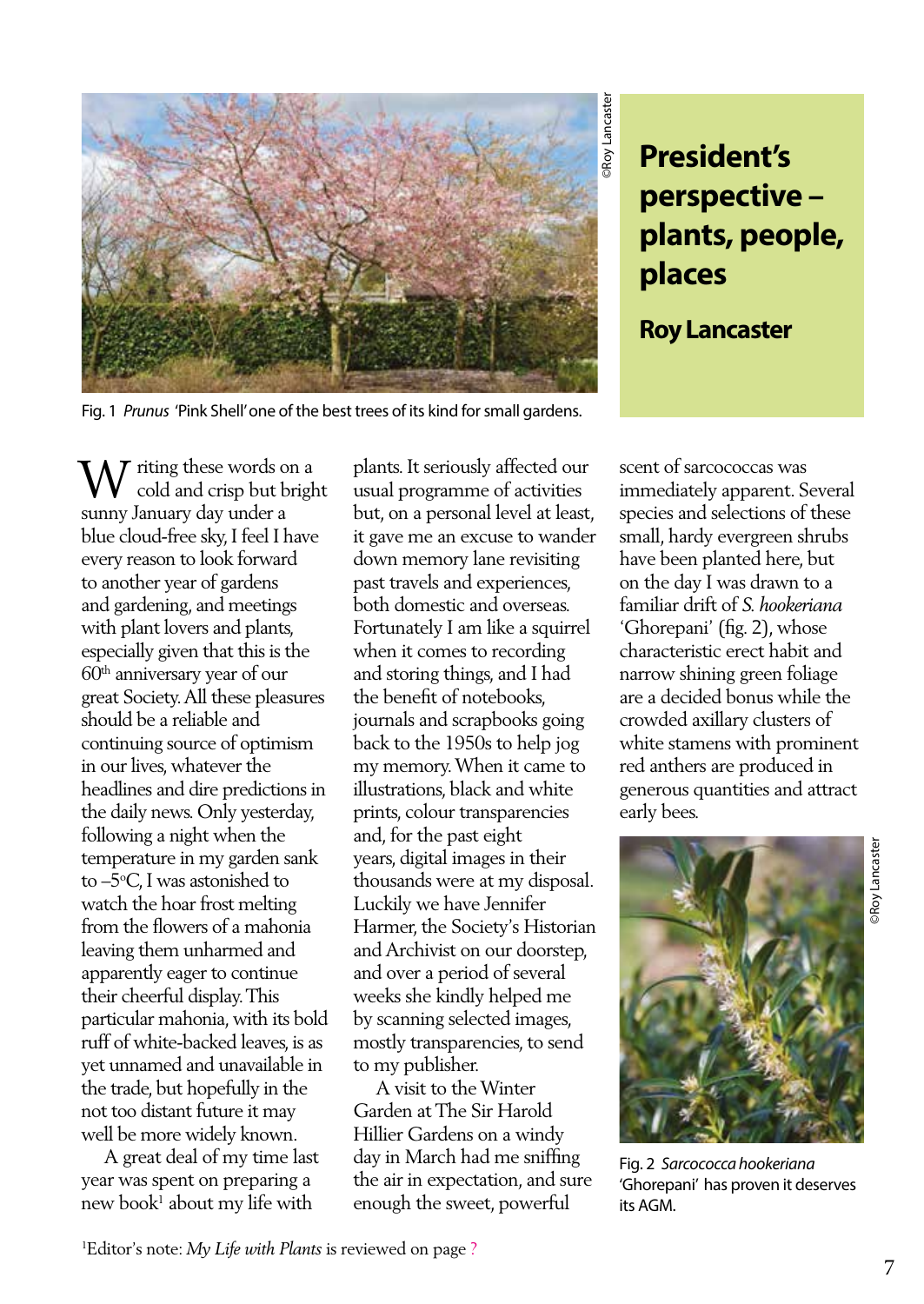It was originally introduced from a mountainside near the Nepalese village of that name by Chris Grey-Wilson and Barry Phillips in 1973, and it well deserves its subsequent Award of Garden Merit.

 The following month I particularly remember for a visit to John and Elizabeth Ravenscroft's garden at The Old Rectory, near Hodnet in Shropshire, which is most notable at this time of year for its wide selection of springflowering trees and shrubs, especially magnolias and viburnums as well as bulbs,

perennials and cherries. A short drive away, John's rapidly developing arboretum is already well known to fellow dendrologists and gardening friends, though sadly not to the general public. From there we called in at Wollerton Old Hall, stopping at the garden's entrance to admire the most perfect and shapely crown of the beautiful cherry, *Prunus* 'Pink Shell' (figs 1 & 3), its slender arching branches wreathed with delicate, pinkclouded, cup-shaped blooms. It is one of the best of its kind for small gardens. Inside





Fig. 3 *Prunus* 'Pink Shell'.



Fig. 4 *Parrotiopsis jacquemontiana l*ooks like a flowering dogwood but is a member of the *Hamamelis* family.

the garden, which I had first visited many years ago in its infancy, my plantsman's eye was attracted to *Parrotiopsis jacquemontiana* (fig. 4), a large shrub or small tree from the W. Himalaya with whitebracted, yellow-stamened flowers which at a glance remind one of a flowering dogwood (*Cornus florida*), but are smaller. Surprisingly, it is a member of the *Hamamelis* family and is represented by this single species which I once saw growing above streams and rivers in Kashmir.

 From Wollerton it was an hour's drive to Ashwood Nursery to see John Massey's garden. As usual I filled several pages of my notebook with the names of desirable plants, of which the most charming was *Trillium rivale* (fig. 5), which I have long known but never grown. Native to cool, shady stream- and riversides in the Siskiyou and Klamath Mountains of SW Oregon and NW California, this choice little perennial up to 15cm high had been planted in a sheltered,



Fig. 5 *Trillium rivale* seeds itself around at Ashwood Nurseries.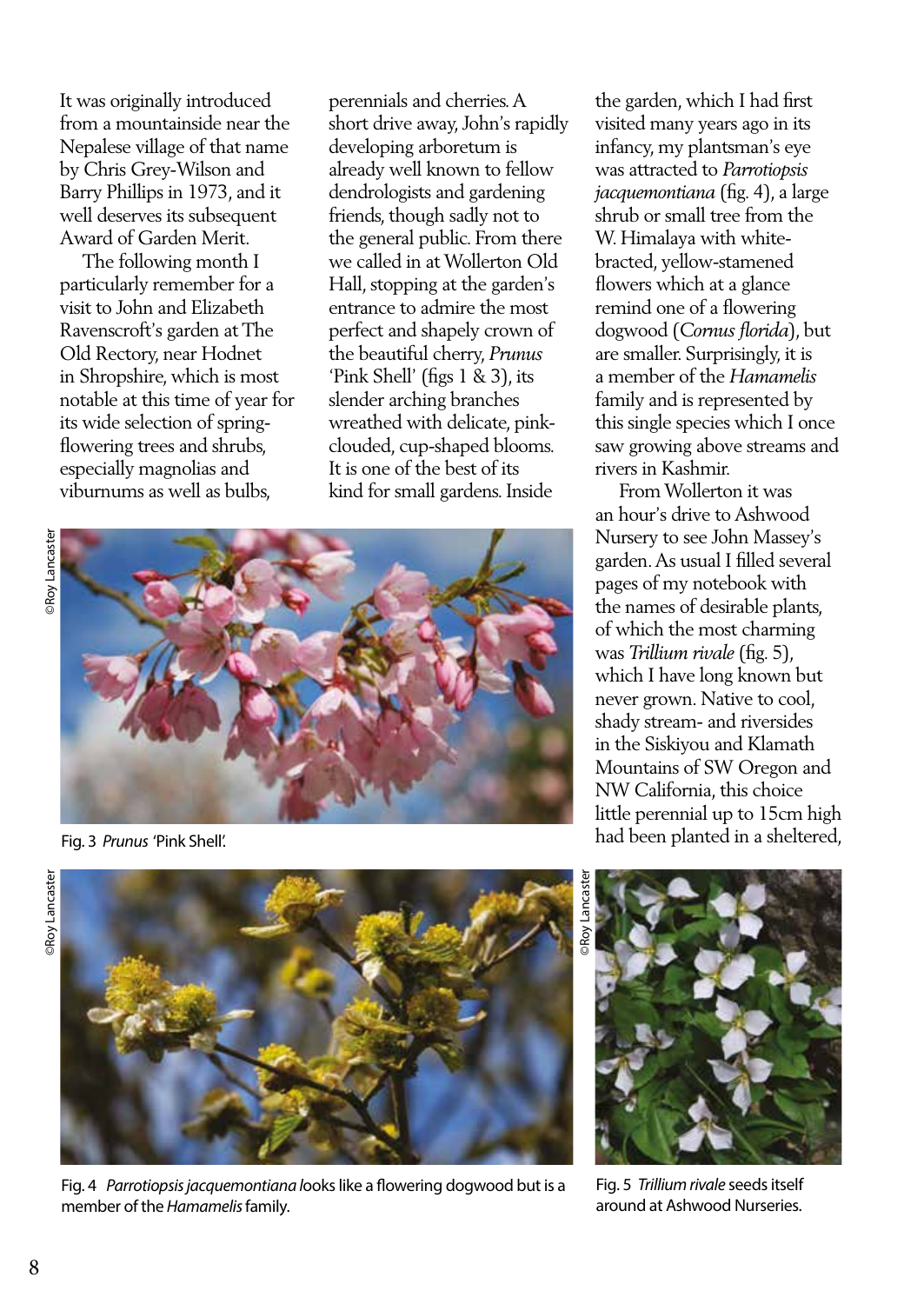well-drained pocket on John's rock garden where it had spread to form a substantial patch. The typically 3-petalled, inclined to nodding, flowers were white with the faintest flush of pink. It was originally given to John by Elizabeth Strangman some 15 years ago. He had added well-rotted leaf mould to the soil mix which obviously suited the trillium; it has since spread its roots into the cool depths beneath a nearby boulder and is seeding around. Incidentally, this year (2017) Ashwood Nurseries is celebrating its 50th anniversary, an occasion all hardy planters will have reason to welcome.

 I never cease to be surprised at the exceptional plants being grown, often in unexpected places, sometimes under one's nose. An outstanding example of this I saw in late April in the rear garden of a bungalow hidden away in a small cul-desac within walking distance of my home in Chandlers Ford. I had received a phone call from the owner reminding me of a conversation we had had in

a local supermarket, inviting me to come and see a special plant, a lady's slipper orchid: it was now in flower and at its best. I dropped what I was doing and headed his way. He was waiting by the gate and without further ado led me to the rear of the bungalow, there to see an impressive colony of *Cypripedium formosanum* (fig. 6), a Taiwan endemic, flourishing in a large pot. I was truly stunned by this beautiful plant which he had been growing for several years. Nor was it the only interesting plant he had established in his garden, which had me wondering what other plant surprises might be lurking in my neighbourhood.

 A new addition to my garden this year was *Lysimachia fordiana* (fig. 7). Introduced from Sichuan, China by Mikinori Ogisu, this dwarf perennial seems most closely related to *L. paridiformis*, represented in cultivation by the outstanding subspecies *stenophylla* from which it most noticeably

differs in the fewer, broader leaves surrounding the compact, dense, terminal inflorescence. The leaves of *L. fordiana* possess more of a matt surface compared with the shining surface of *L. paridiformis*. The flowers too are a slightly darker shade of yellow, borne on slender stalks to form a looser terminal head. It also appears to be less hardy and, having lost one outside to winter wet, I am growing a replacement in a container, keeping it under glass over winter until I can increase it to provide plants to experiment with elsewhere in my garden. Like *L. paridiformis* var *stenophylla*, I suspect *L. fordiana* will prove wintergreen in a sheltered spot. It was at its best flowering in June, while with me *L. p.* var. *stenophylla* flowers in July.

 A visit in June to the Garden Festival at the Bishop's Palace in Wells, Somerset, was a first for me and I was rewarded with a most enjoyable tour of the garden by head gardener James Cross who, with a small



Fig. 6 *Cypripedium formosanum* grown in a large pot.

©Roy Lancaster **Poy Lancaster** 



Fig. 7 *Lysimachia fordiana.*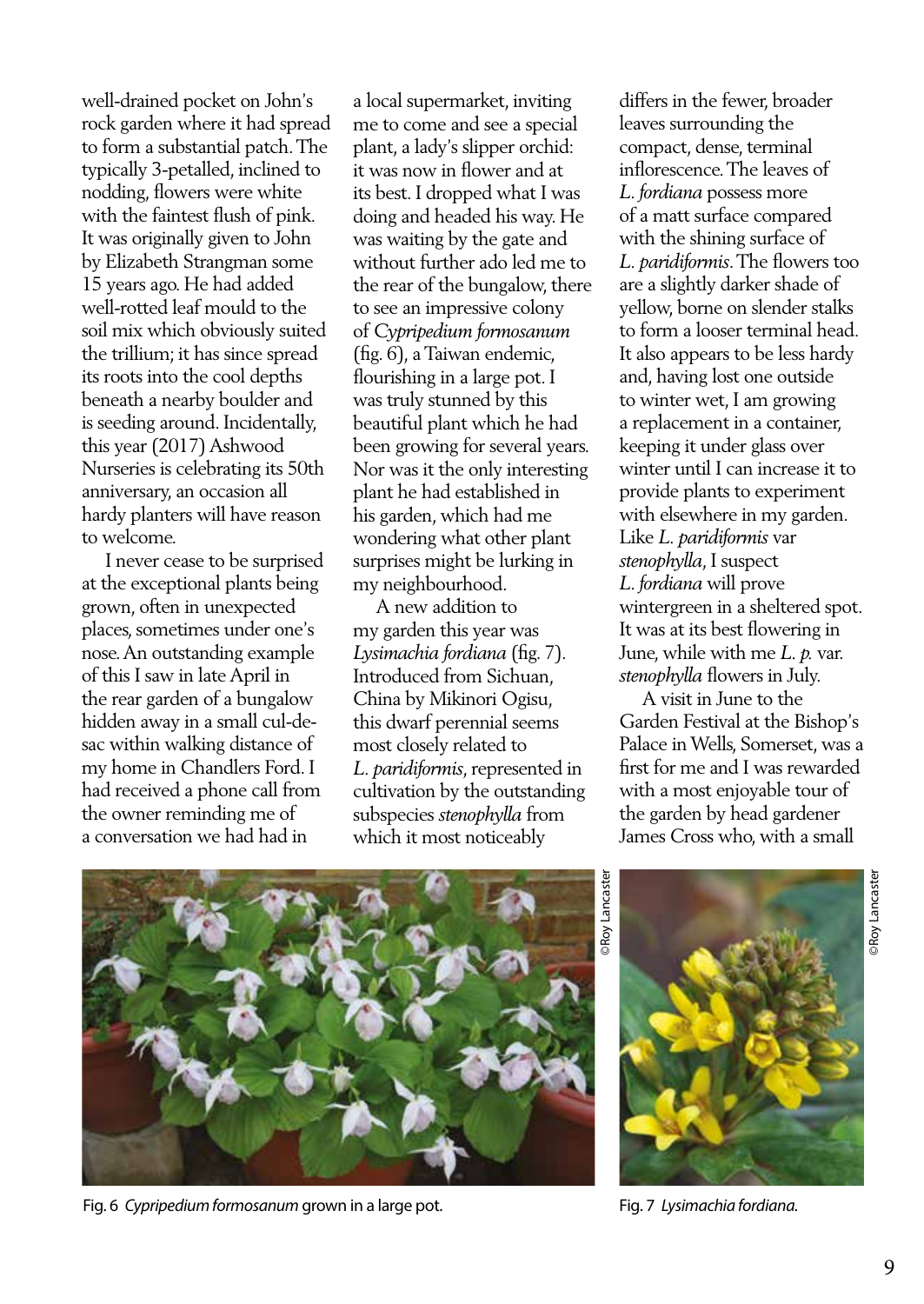but enthusiastic team of staff and volunteers, is working wonders with perennial and woody plants in a pleasing and imaginative way, including a relatively new and impressive Mediterranean border beneath the palace wall (fig. 8). On the outer (apron) walls I was amazed to find maidenhair fern, *Adiantum capillus-veneris* (fig. 9), well established and sprouting from crevices between the ancient stones. It seemed to me an unlikely site for this delicate shade- and moisture-loving species, rare in Britain where it is normally found in maritime limestone cliffs and rock crevices in the

west. So how came it to Wells, and when?

 More unusual perennials were waiting for me at Abbotsbury Subtropical Gardens in Dorset in August. Steve Griffith, the curator, could hardly wait to show me *Lobelia excelsa* in flower; I had once seen this tallgrowing, leafy species from Chile growing beneath wine palms in the arid hills above Santiago, growing with *Puya chilensis* and *P. berteroana*, both of which are represented at Abbotsbury. Just as exciting to me was Steve's next surprise: *Musschia wollastonii* (fig. 10),



Fig. 8 The Mediterranean border at Bishop's Palace, Wells.

a spectacular monocarpic perennial endemic to Madeira, mainly along the island's north coast. Its first-year growth results in a massive mound of downy leaves followed the next year by an equally impressive conical multi-branched head up to 1.5m or more of greenish-yellow flowers. Sadly, having flowered it then dies, though not before producing abundant seed. I have never attempted to grow this plant in my less sheltered garden, but that did not deter me last year from trying another striking plant with a name to match: *Brillantaisia owariensis* (fig. 11), a shrub or subshrub from tropical Africa. Its 2-lipped, striking blue flowers and rugged heart-shaped leaves give it the look of a giant salvia but it belongs to the *Acanthus family.* It flowered for me in late summer but was cut to the ground by the first frosts, and I can't wait to see if it regrows this year.

Roy Lancaste



Fig. 9 *Adiantum capillus-veneris* on the walls at Bishop's Palace, *Asplenium trichomanes* below.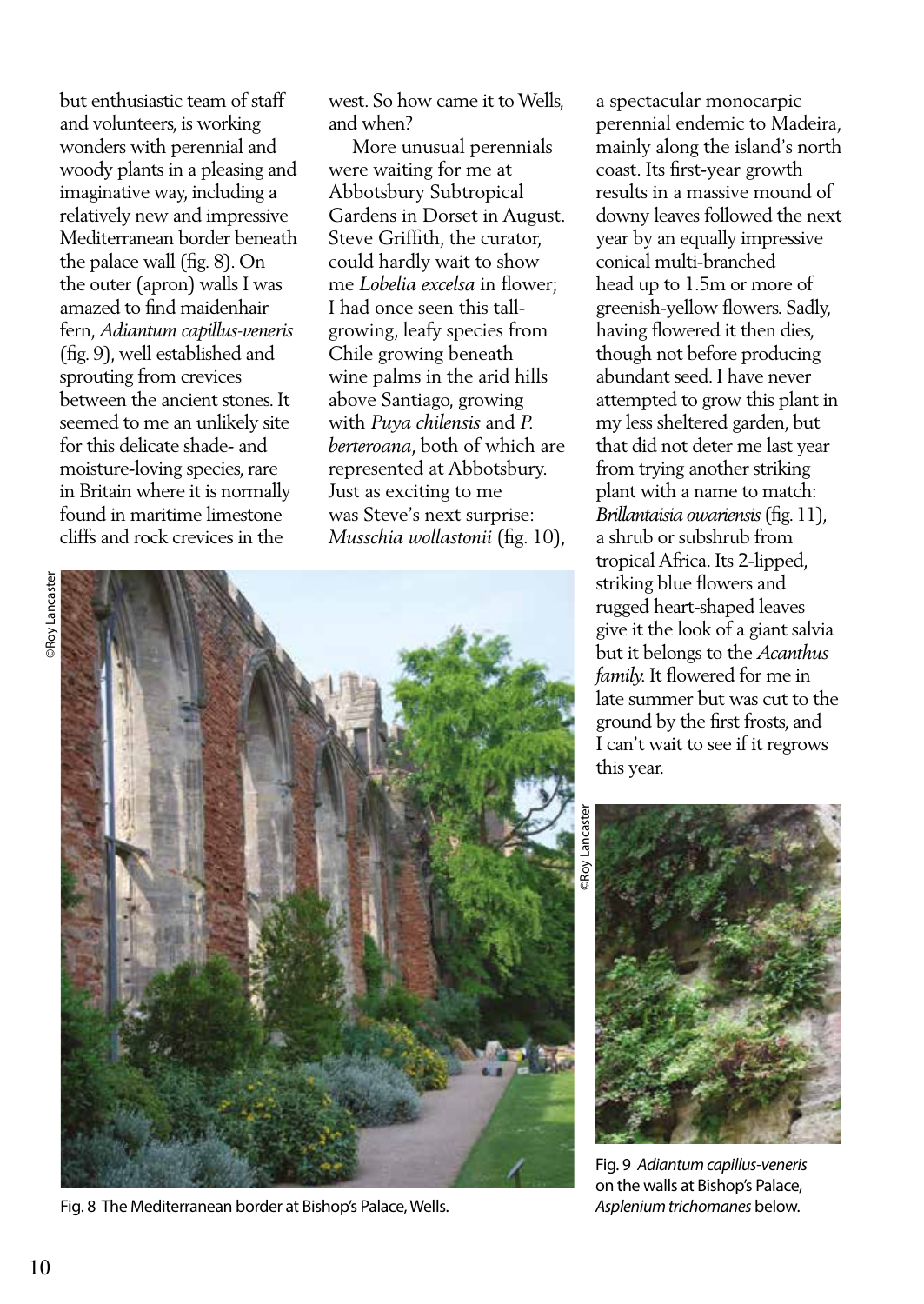Should it not, then I shall be relying on my green-fingered friend Richard Duke to replace it with a plant grown from cuttings he has rooted from a plant grown under glass. It is certainly worth persisting with. Remember the name!

 Visiting Great Dixter in September, the first time in years, I was taken aback by the range of desirable perennials in bloom which included many of my favourites – *Kniphofia rooperi* (fig. 12) like a longnecked, extravagantly crowned bird is just one example, while a combination planting in a raised footpath border of *Dianthus* 'Neon Red' and *D.* 'Neon Purple' with silverleaved *Plectranthus argentatus* was similarly stunning (fig. 13). The biggest surprise, however, was a chance meeting with Beverley Merryfield, a hardy planter from Vancouver with whom I once stayed when speaking at a perennial symposium some years ago.

She told me she had timed her visit in order to attend a talk I was giving that evening in the Great Hall at Dixter. Needless to say, we had plenty to talk about.

 Flowering for me the first time in September was *Tibouchina paratropica* (fig. 15), a delightful slenderstemmed dwarf shrub with hairy leaves and flights of white, 5-petalled flowers with a faint pink flush, which continued to appear over several weeks. It was given to me by a friend at RHS Garden Rosemoor where it is claimed to be hardy in a warm, well-drained, sheltered border. I have kept mine in its pot on the patio but transferred it to my cool greenhouse when the temperatures began to fall and the soft shoot tips were damaged by frost. I suspect it might behave as an herbaceous perennial in warm gardens, but I was not taking

any chances. To those familiar with the royal purple, largeflowered *T. urvilleana* of warm conservatories this dwarf South American native might seem a pallid alternative, but I believe it does have a future.

 I always look forward to my visits to The Savill Garden in Windsor Great Park and towards the end of September, in a whole bed planted with perennials, the still performing hardy grass *Miscanthus sinensis* 'Ferner Osten' and the less hardy *Cuphea cyanea*  and *Dahlia* Happy Days Lemon presented a winning trilogy (fig. 16), well worth copying on a smaller scale in gardens of more modest size. Down by the lake, meanwhile, I encountered a strikingly effective planting of *Ligularia fischeri* var. *megalorhiza* 'Cheju Charmer' (fig. 17), bold in flower and foliage especially when viewed as here against the glass-like surface of the water.



Fig. 10 *Musschia wollastonii* and Stephen Griffith at Abbotsbury. wait to see if it regrows this year.

©Roy Lancaster



Fig. 11 *Brillantaisia owariensis*, from tropical Africa, flowered for me in late summer but was cut to the ground by the first frosts. I can't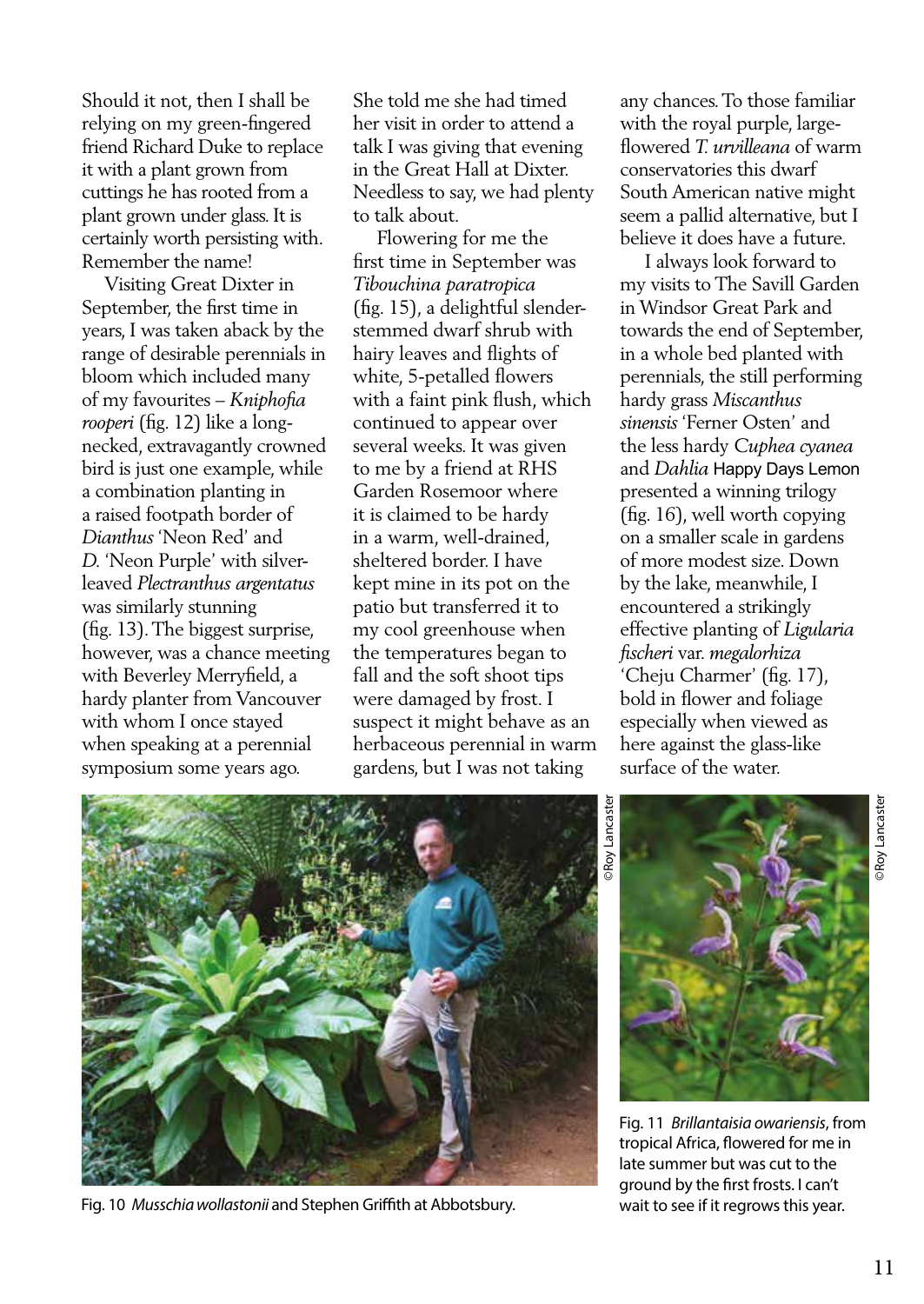

Fig. 12 *Kniphofia rooperi* at Dixter. One of my many favourites.

It is a Crûg Farm collection from the island of Jeju or Cheju off the SW coast of South Korea. A pity about the rather cumbersome name which must have had the label engraver on overtime.

 My bi-annual visit to the Journee des Plantes (now at Chantilly) in October brought the now expected rush of interesting and new



Fig. 13 *Dianthus* and *Plectranthus argentatus* made another stunning combination.

plants including a sprightly Michaelmas daisy of Korean origin. *Aster scaber* 'Kasumi' is an erect, clump-forming herbaceous perennial to 90cm or so, with slender leafy stems sporting diversely branching heads of small but prettily poised pale daisy flowers. It has an extended flowering period and in its homeland it is also used as a vegetable in

stir fries, etc. It is said to have a pleasant bitter taste and a distinctive aroma. Make of that what you will. I bought one for my garden and it was still flowering well into November. I also spotted 'an old friend' in *Elsholtzia stauntonii*, a low, sub-shrubby member of the mint family (*Lamiaceae*) with an odour to match. I first saw it in 1960 when I was a student at the Cambridge University Botanic Garden, and I was quite taken with its freely borne panicles of lilac-purple flowers produced over a long period from late summer into autumn. It can also be treated as an herbaceous perennial, and is suitable for most any soil in full sun.

 Finally, an apology. I have mentioned in a previous article a splendid white-flowered stock in my garden which I collected in 2002 as seed from a plant growing on the cliffs on the north coast of the island of Madeira.



Fig. 14 The long border at Great Dixter in September.